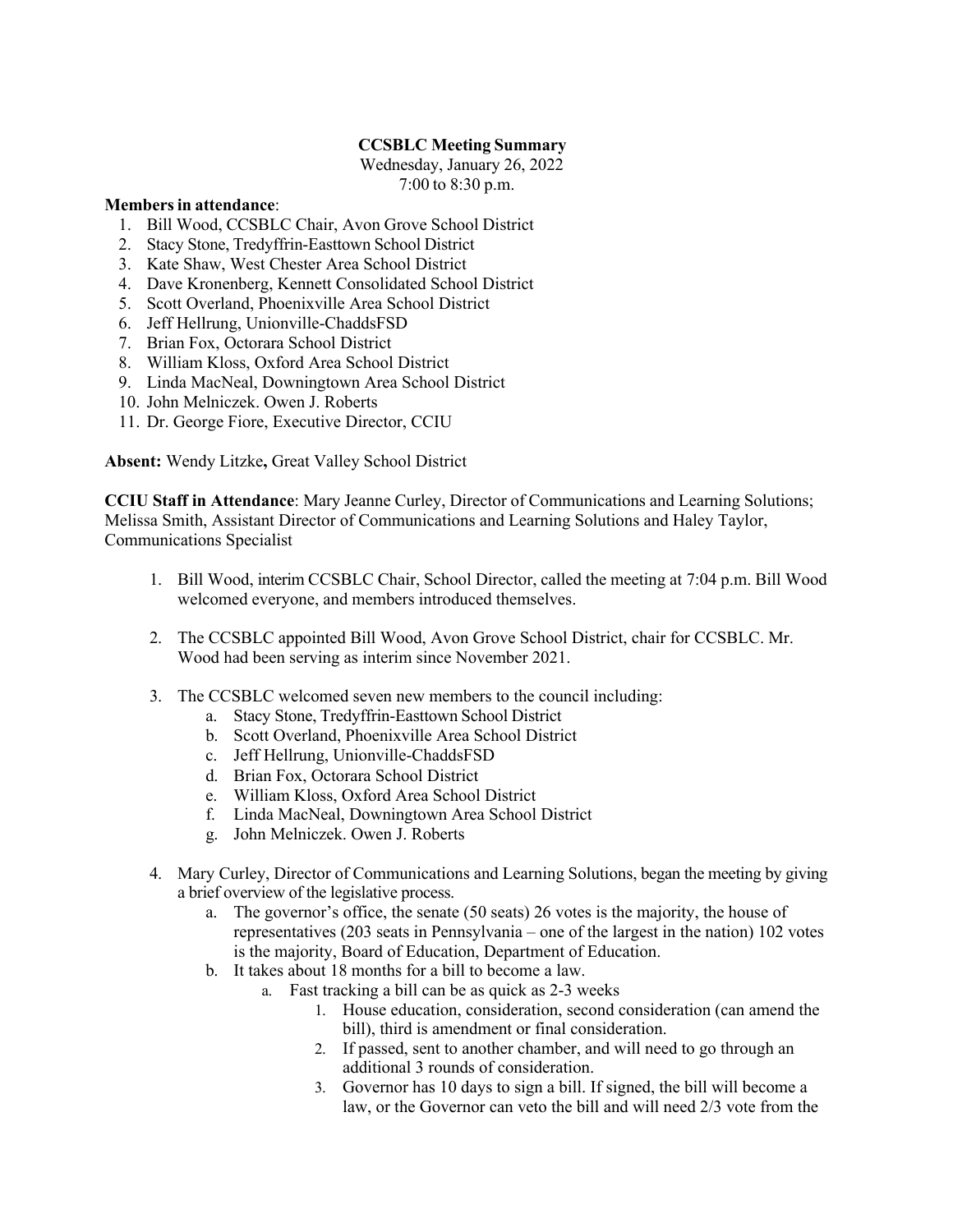house and senate to override the veto. No action is an action. If the bill is not signed in ten days, it automatically becomes a law.

- c. Tracking legislation:
	- a. Share legislative updates to Superintendents and Job-Alike groups.
		- 1. Tailor important legislative topics to those job-alike groups
	- b. 343 educations bills filed, only 7 bills enacted.
- 5. Four pieces of legislation that are looking to change the constitutional amendment
	- a. Must pass both chambers in two executive sessions.
	- b. Needs to take a minimum of 2 and a half years to change the constitution
	- c. Goes through another session before a referendum
		- a. i.e., limiting Governor's Powers
	- d. Goes to the next general election
		- a. Historically, referendums get passed by a very small percentage during primaries in an off-year election.
- 6. Closing out 2021

## a. **HB1332: Empowering Parents with Curriculum Transparency**

- a. *Governor vetoed the bill on December 22, 2021*
- b. *HB412: Substitute Teacher Bill now Act 91 of 2021: For school years 2021-22 and 2022-23:*
	- a. Retired teachers are now eligible to fill teacher vacancies on an emergency or short-term basis.
	- b. Schools can use eligible college students and recent graduates of education programs to serve as substitute teachers.
	- c. Educators with active Pennsylvania certificates and those with comparable outof-state certificates can serve as day-to-day substitutes for 20 days, or longer under certain circumstances.
	- d. Teachers with inactive certificates may substitute for 180 days instead of 90 days per school year.
	- e. Individuals who are 25 or older, have at least 60 college credits or 3 years of experience as a paraprofessional, and complete training on classroom management, may serve as "classroom monitors" by delivering preplanned assignments for a teacher.
- 7. Current legislative topics:
	- a. **SB324:** Foster Children & Graduation: The bill aims to keep students on track to graduate high school who are either experiencing homelessness or are in foster care by requiring a receiving school entity to designate a point person for the student. *Passed the House and Senate; in the hands of the Governor until January 28.*
	- b. **HB2045: Early Literacy Program:** The bill develops a statewide early literacy program focused on the "Science of Reading," an evidence-based reading instructional practice that integrates listening, speaking, reading, spelling and writing. a. It is optional and a pilot at this stage
	- c. **HB232: Changing a District Name:** Requires a 2/3 vote of the School Board and approval of PDE
		- a. For two districts in particular that would like to change their name
	- d. **HB 2148: Public Notice Requirements***:* The bill allows a political subdivision that pays to advertise a public notice in a newspaper to also advertise that notice on the Internet and, in the event that the newspaper fails to publish the advertisement in a timely manner, provides that the Internet advertisement (a "redundant" advertisement)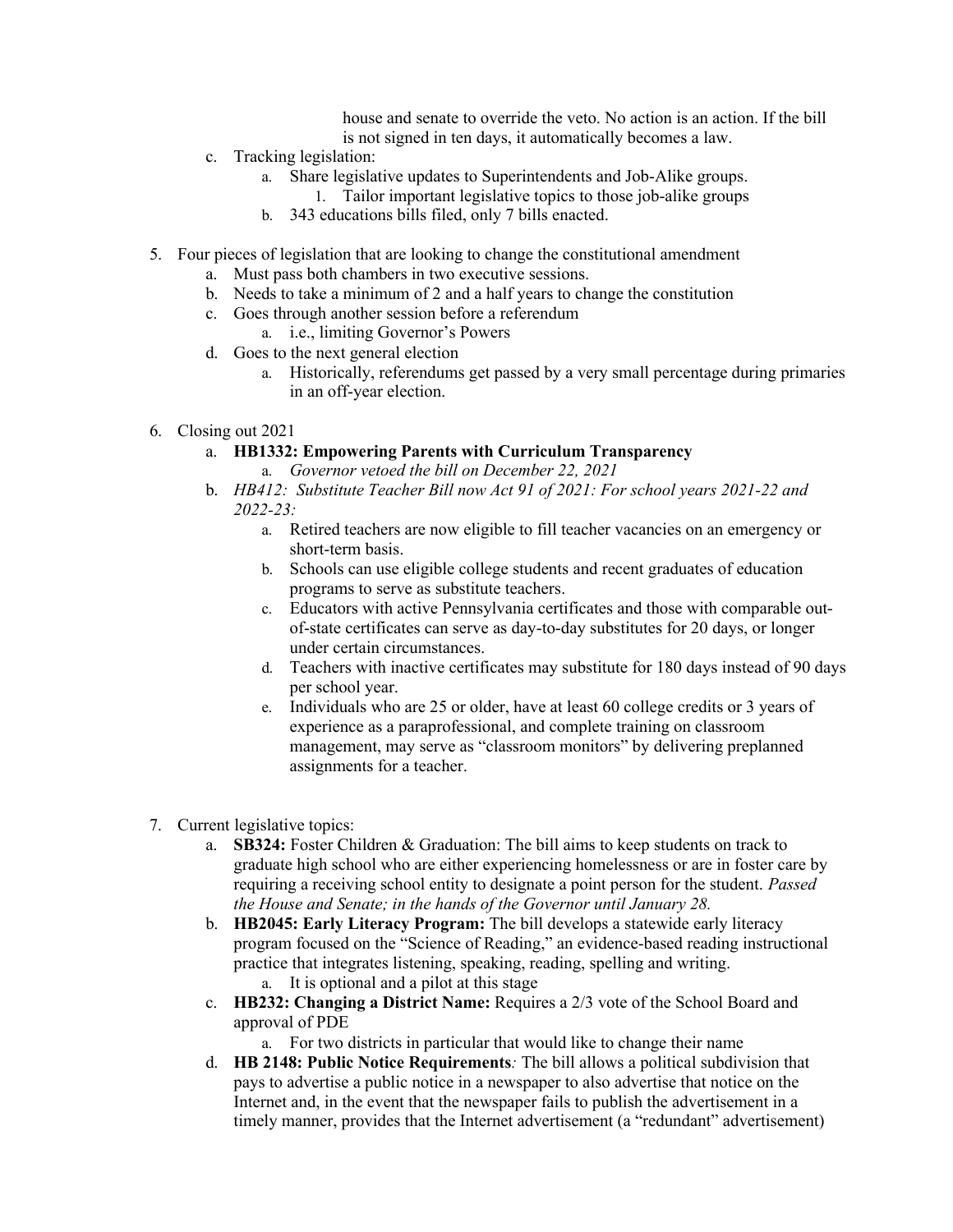is considered timely published provided the political subdivision can show proof that it purchased the newspaper advertisement in a timely manner. An amendment filed to the bill would allow local governments, including school districts, to publish their meeting notifications online and remove the print requirement. The PA News Media Association opposes the amendment, so we don't know if there would be a consensus on it.

e. **SB 745: Right-to-Know Exemptions:** The bill exempts public employee birthdates from access by a requester under Pennsylvania's Right-to-Know Law.

a. Two other Right-to-Know bills expecting floor action in the spring

- f. **HB 1330: Supplemental Online Course Initiative.** The bill establishes a two-phase implementation schedule for an online course clearinghouse, which would first offer free courses related to content tested by the Keystone Exams. In the second phase, the clearinghouse would also offer other approved online courses aligned with PA education standards from providers, subject to purchase through contract. HB 1330 also requires the PDE to construct the clearinghouse, provide information to users about each course, and offer the opportunity for school entities to provide feedback and a rating for such courses. In addition, the bill would provide public schools with the flexibility to utilize courses made available through a school entity, the clearinghouse, or any other source. When a school entity decides to offer students the opportunity to participate in online courses, the bill would require the school entity to establish its own policies and procedures governing eligibility and participation and make parents and students aware of the opportunity. Finally, the bill provides for an application development and approval process, parameters for purchasing courses, penalties, and the issuance of a report regarding the program.
	- a. Cyber Charters are the biggest providers of these courses
	- b. The bill requires the district to create their own policies and procedures regarding the courses and they must be clearly communicated to parents and students.
	- c. Allows a school district to purchase PDE-approved curriculum to provide online offerings in addition to the courses set in place at a traditional brickand-mortar school.
- g. **HR 163: Training Mandates.** The resolution directs the Joint State Government Commission to establish an advisory committee to study all of the training mandates for public school educators in federal and state law or regulations; prepare an assessment of all training mandates in state law or regulations and identify any duplicate federal and state training mandates; evaluate any potential negative impacts of eliminating certain training mandates in state law or regulations; and include any recommendations relating to eliminating any training mandates in state law or regulations. The Commission would be required to issue a report of the advisory committee's findings and recommendations to the House of Representatives no later than 18 months from the adoption of the resolution.
- h. **HB 1254: Vouchers; on second consideration in the House.** The bill would amend the School Code to include a new Section 1507, to be entitled "In-Person Instruction or Tuition Grant Program Required." Under proposed Section 1507, within 30 days of the bill's effective date, a school district that does not provide full-time, in-person instruction, or that denies a student residing in the school district full-time, in-person instruction in the school district, must establish a tuition grant program (vouchers) under existing Section 2012-B of the School Code.
	- a. In addition, HB 1254 would require that any student living in the school district must be eligible for a tuition grant, and that such a student receiving a tuition grant under the proposal will continue to be eligible if the student remains a school district resident, even if the school district reestablishes in-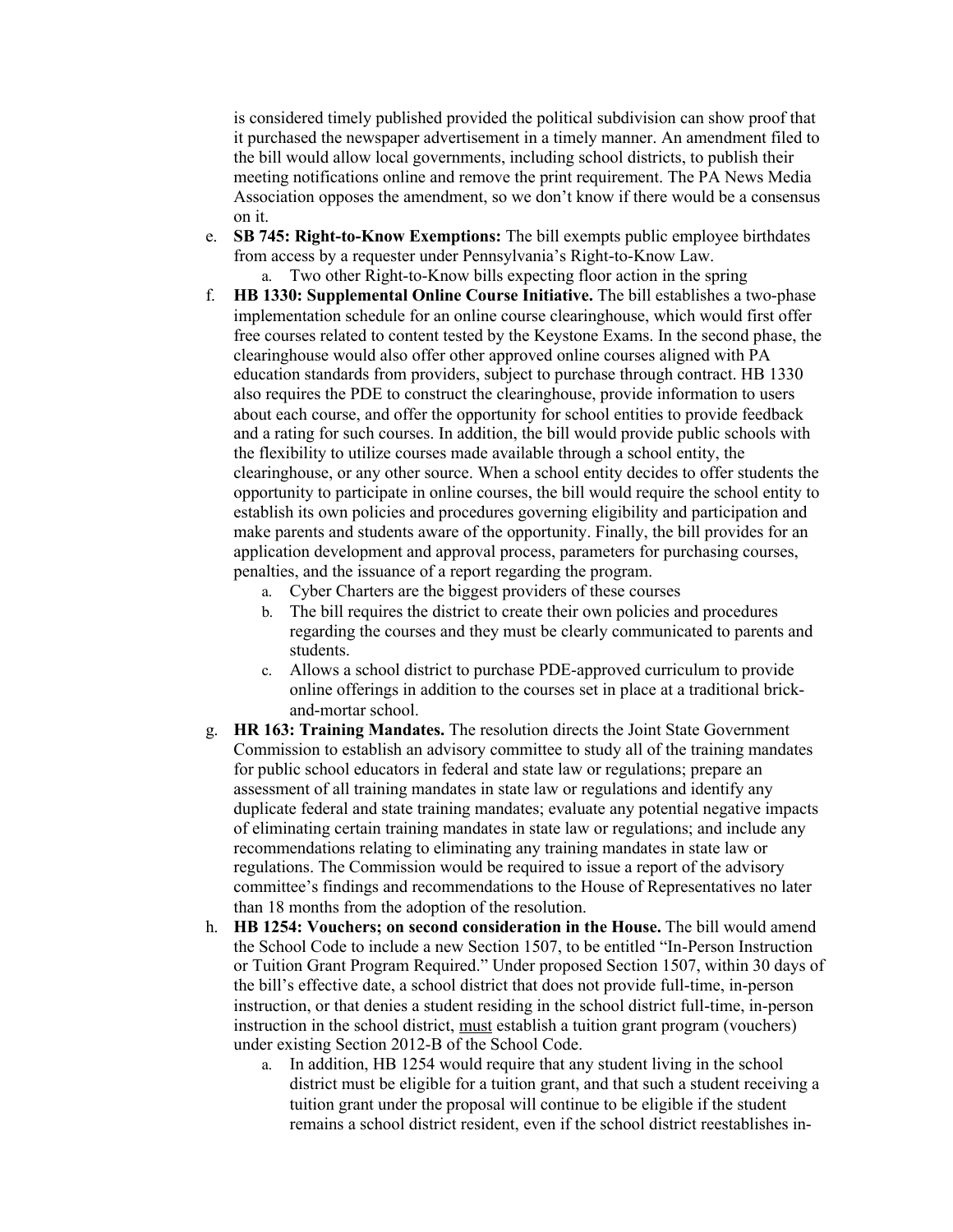person instruction. Once a student receives a tuition grant under the bill, the student would remain eligible for future tuition grants, even if the school district later provides full-time, in-person instruction. The school district would have to use funds received from the Commonwealth for educational purposes to establish these tuition grants.

- b. This is a voucher bill that will drain much needed resources from our publicschool districts when we are working diligently to recover from the pandemic.
- c. There is no mention of accountability or transparency for the use of the money by parents or the nonpublic school entities.
- d. The majority of taxpayers are opposed to public tax dollars being used for nonpublic school vouchers.
- e. re is no mention of accountability or transparency for the use of the money by parents or the nonpublic school entities.
- f. *Although there does not appear to be an intention to bring up the bill this week, Republican leaders could bring it up for a vote at any time. We expect this issue to be part of the partisan wrangling this spring*
- g. Carrie Lewis DelRosso introduced House Bill 1254 to legislation.
- i. **SB 527: Automatic EITC Increases;** *amended and approved by the Senate Education Committee, with all Democrats voting in opposition.* The bill amends the School Code to automatically increase the Educational Improvement Tax Credit (EITC) and Opportunity Scholarship Tax Credit (OSTC) caps by 25% each fiscal year when at least 90% of the respective available tax credits are claimed in the previous Fiscal Year. The amendment makes the bill effective in the 2022-23 school year.
- j. **SB 1: 'Excellence in Education Act.'** This is a voucher/school choice bill. Key components of the legislation would include Education Opportunity Accounts for PA's students, expansion of the existing EITC/OSTC tax credit scholarship programs, favorable changes for the charter school industry, and protections for coronavirus learning pods.
	- a. Reserved as a priority
	- b. Gives vouchers to students with IEP's, 504, GEIPS, children of military or adopted/fostered the opportunity to attend non-public schools (i.e., episcopal academies)
	- c. Do you have to attend the public school to get the voucher? 1. Yes, SB 733 Education Opportunity for All
- k. **HB 844: Public Employee Privacy.** The bill would amend Section 705 of the Public Employee Relations Act (Act 195 of 1970), to prohibit social security numbers and home addresses of public sector employees from being proper subjects of collective bargaining.
- l. **HB 845: Collective Bargaining Transparency.** The bill would require any proposed public employee collective bargaining agreement to be made available on the public employers' publicly accessible Internet website within 48 hours. The proposed agreement must be posted online two weeks prior and thirty days following the signing of the collective bargaining agreement. The posting must include a statement of the terms of the proposed collective bargaining agreement and an estimate of the costs to the public employer associated with the agreement. In addition, the bill would establish that proposed collective bargaining agreements and any documents presented by the public employer or received from the employee organization in the course of collective bargaining are to be public records subject to the Right-to-Know Law.
- m. **HB 2042: Employee Rights Notification.** The bill would require notification of employee rights as follows: 1) Public employees who are not union members would be notified annually that they are not required to pay any money to the union unless they agree to do so, and 2) New employees for public jobs would be notified of their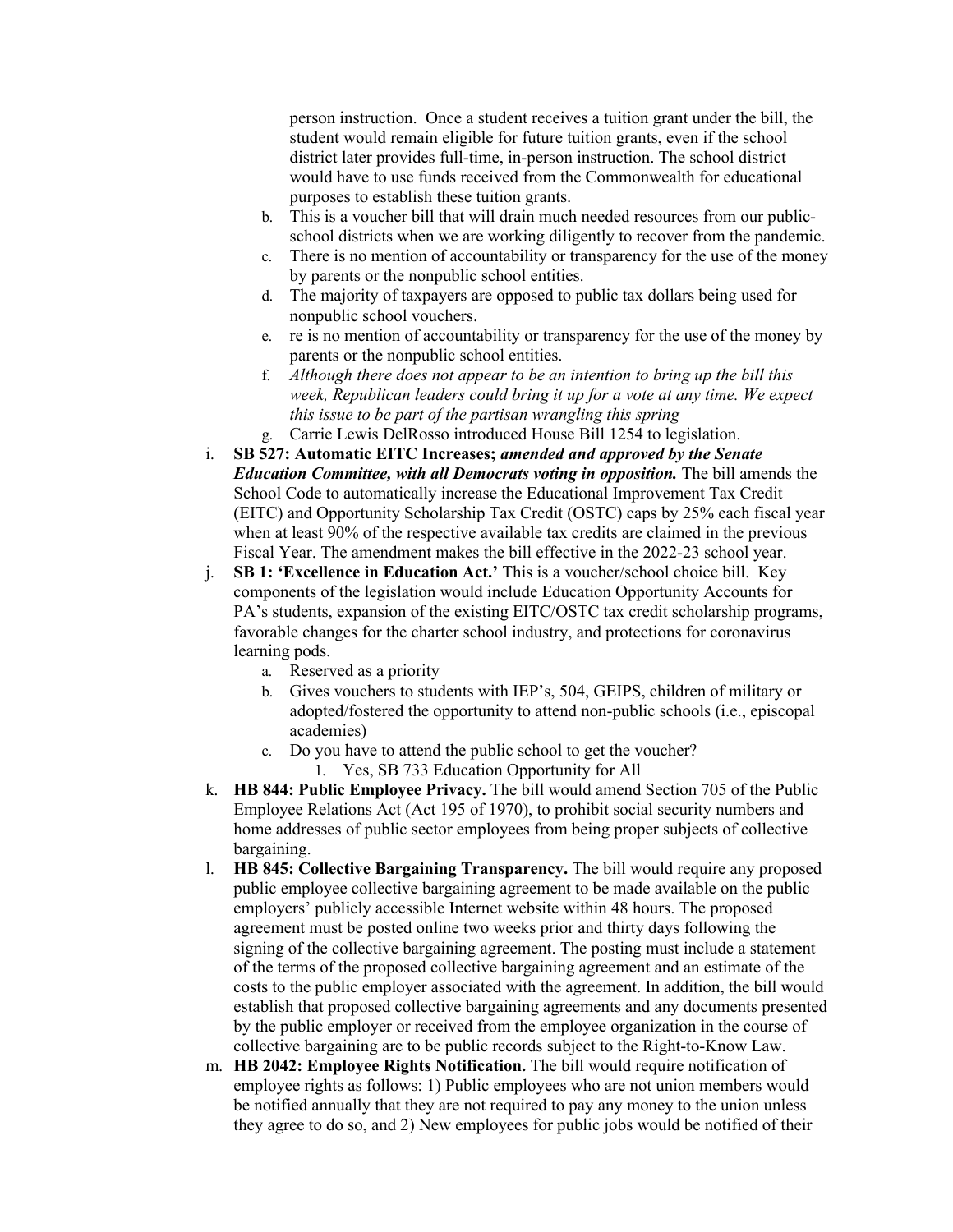right to choose whether or not to join the union – and of their 1st Amendment right to not pay any funds to an organization they did not consent to support. In addition, the bill would repeal two state laws that require public employees to pay fair share fees if they do not join the union.

- a. Still pay their shares of PSERS
- n. **HB 2048: Political Contributions.** The bill would prohibit payroll deductions from public sector employees for political action committee (PAC) contributions.
- 8. Enacted Legislation
	- a. **HB412: Substitute Teacher Shortage -** *Signed by Governor on December 17, 2021; now Act 91 of 2021 (Temporary)*
	- b. *For school years 2021-22 and 2022-23:*
		- a. Retired teachers are now eligible to fill teacher vacancies on an emergency or short-term basis.
		- b. Schools can use eligible college students and recent graduates of education programs to serve as substitute teachers.
		- c. Educators with active Pennsylvania certificates and those with comparable outof-state certificates can serve as day-to-day substitutes for 20 days, or longer under certain circumstances.
		- d. Teachers with inactive certificates may substitute for 180 days instead of 90 days per school year.
		- e. Individuals who are 25 or older, have at least 60 college credits or 3 years of experience as a paraprofessional, and complete training on classroom management, may serve as "classroom monitors" by delivering preplanned assignments for a teacher.
			- 1. We must look at coverage from a different lens. There is no immediate resolution for this ongoing issue.

## 9. **2022-2023 Budget**

- a. Governor Wolf to give his budget address on February 8
	- i. No formal announcements but plenty of speculation
	- ii. Basic Education Fund (BEF)
	- iii. Special Education Fund (SEF)
- b. 2021-22 refresher:
	- a. \$300 million total BEF increase (4.8% increase over 2019-20; 2.4% increase per year over previous two years as 2020-21 was level-funded)
	- b. \$200 million increase for all
	- c. \$100 million designated to 100 most underfunded school districts per "Level Up Program"
	- d. \$50 million special education increase (4.2% increase over 2019-20; 2.1% increase per year over previous two years as 2020-21 was level-funded)
- 10. Legislative Redistricting
	- a. The proposed new map favors Republicans with a 99–104 split, based on the most recent two presidential elections. There are 70 strong Democratic districts and 82 strong Republican districts. The remaining 51 districts are more competitive, with each side winning between 45% and 55% of votes. Of those, 29 districts lean Democrat and 22 districts lean Republican.
		- a. Districts do have to be redrawn. Once in every 10 years.
			- 1. Changing the process of appeals.
				- i. No longer want the supreme court to have voting power